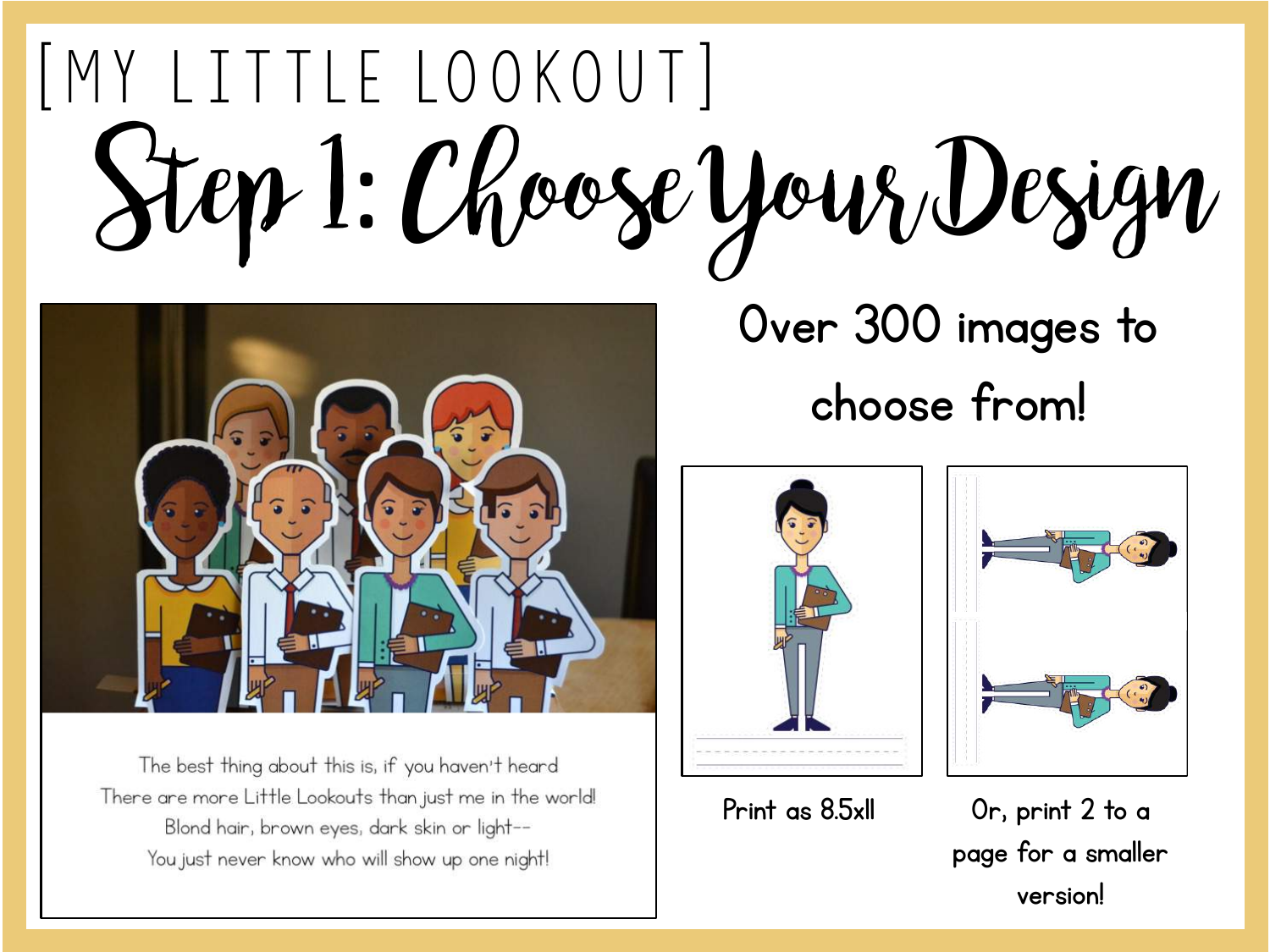## MY LITTLE LOOKOUT| Step 2: Book



Before My Little Lookout makes his/her first appearance, read your students "My Little Lookout" to explain how it works. The book will walk you and your students step-by-step through the yearlong journey with My Little Lookout.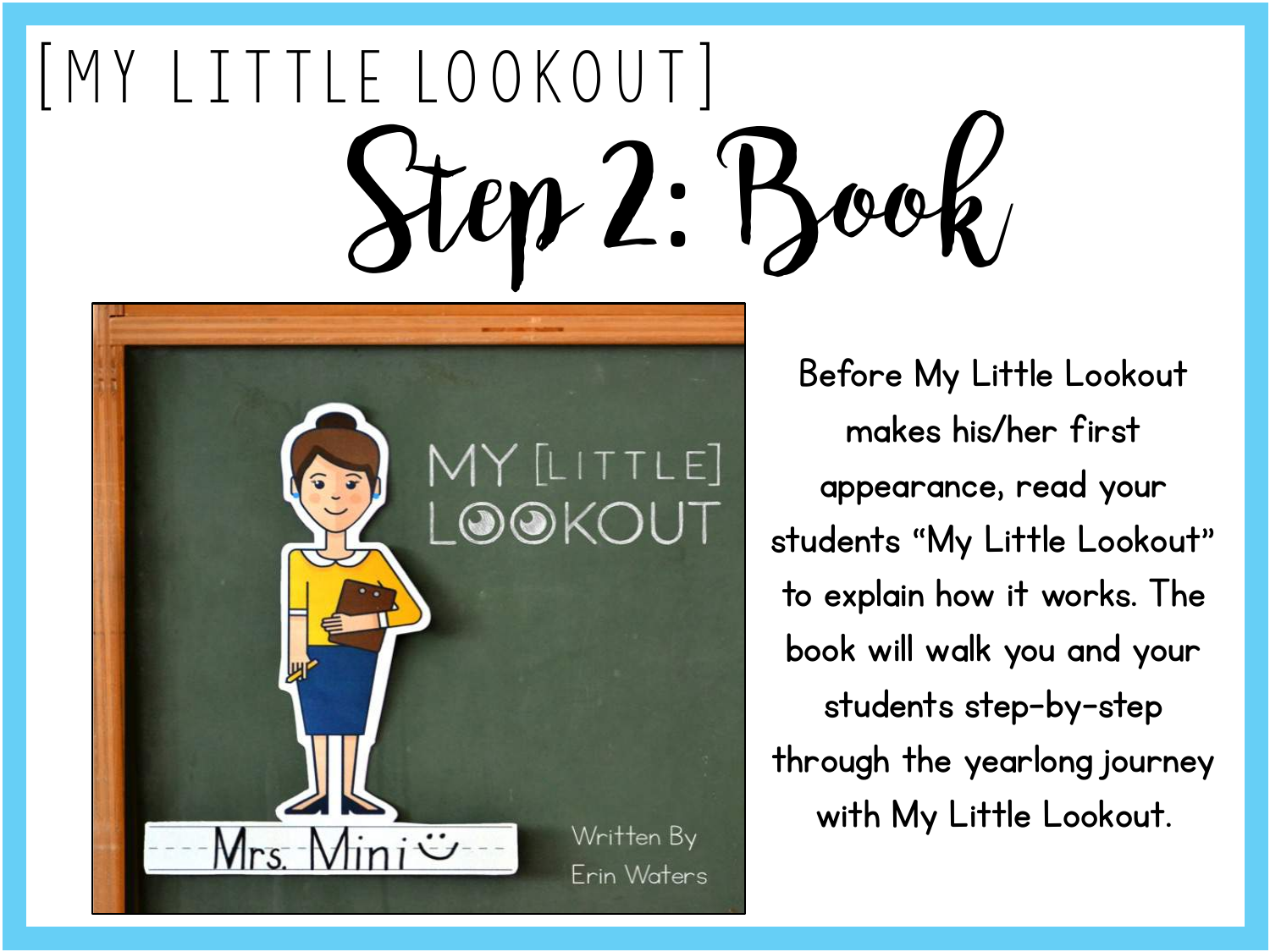# EMY LITTLE LOOKOUT]  $P$ , 'H

My Little Lookout is also available for view on interactive whiteboard: PowerPoint OR PDF version (PowerPoint version includes manual or automatic audio option!)



I need no key, no permission, or car I will get there by magic, whether I'm near or I'm far. I will slip into your classroom, and find a good spot. A place where I am able to see a whole lot!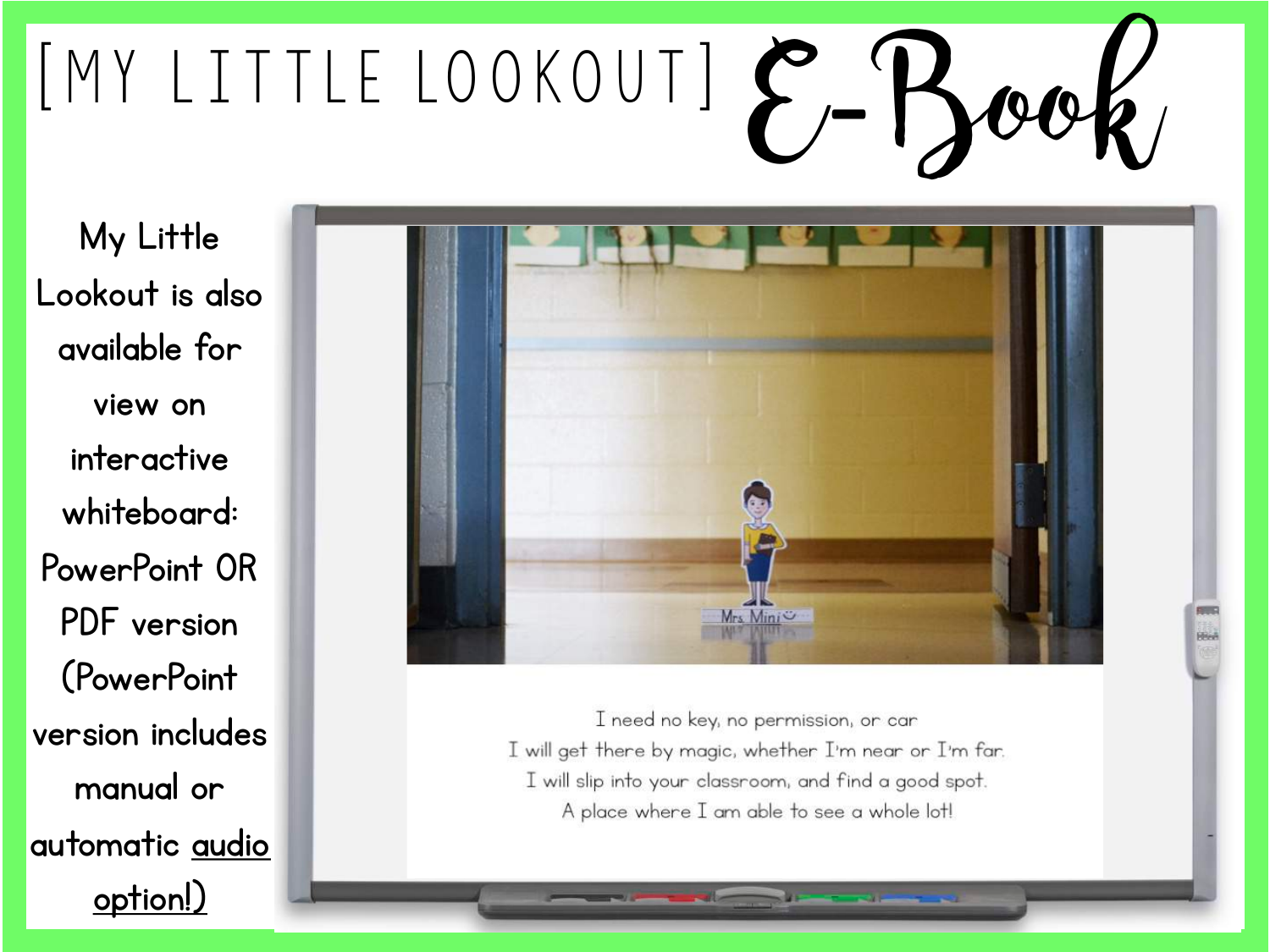### Excerpt from printable book version

 $[MY LITILE LOOKOUT]$ 



A place where I am able to see a whole lot!

I'm your teacher's little lookout, a spy of sorts Who will watch you all day and then write a report.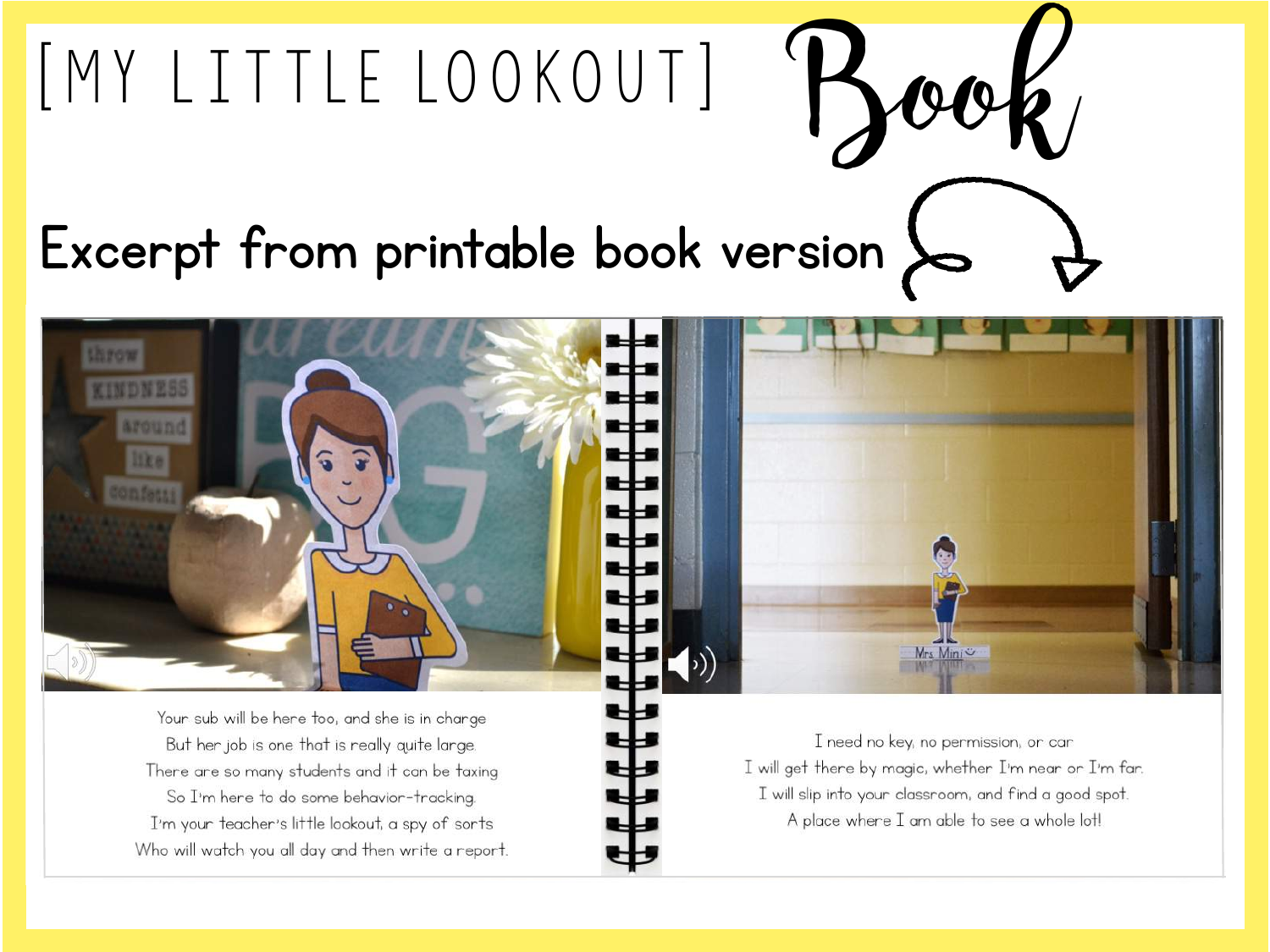# [MY LITTLE LOOKOUT] Step 3:Naming



Students will decide on a name MLL will have all year! It can sound like your teacher's name (ex: 'Mrs. Cones' instead of 'Mrs. Jones') or something totally unique!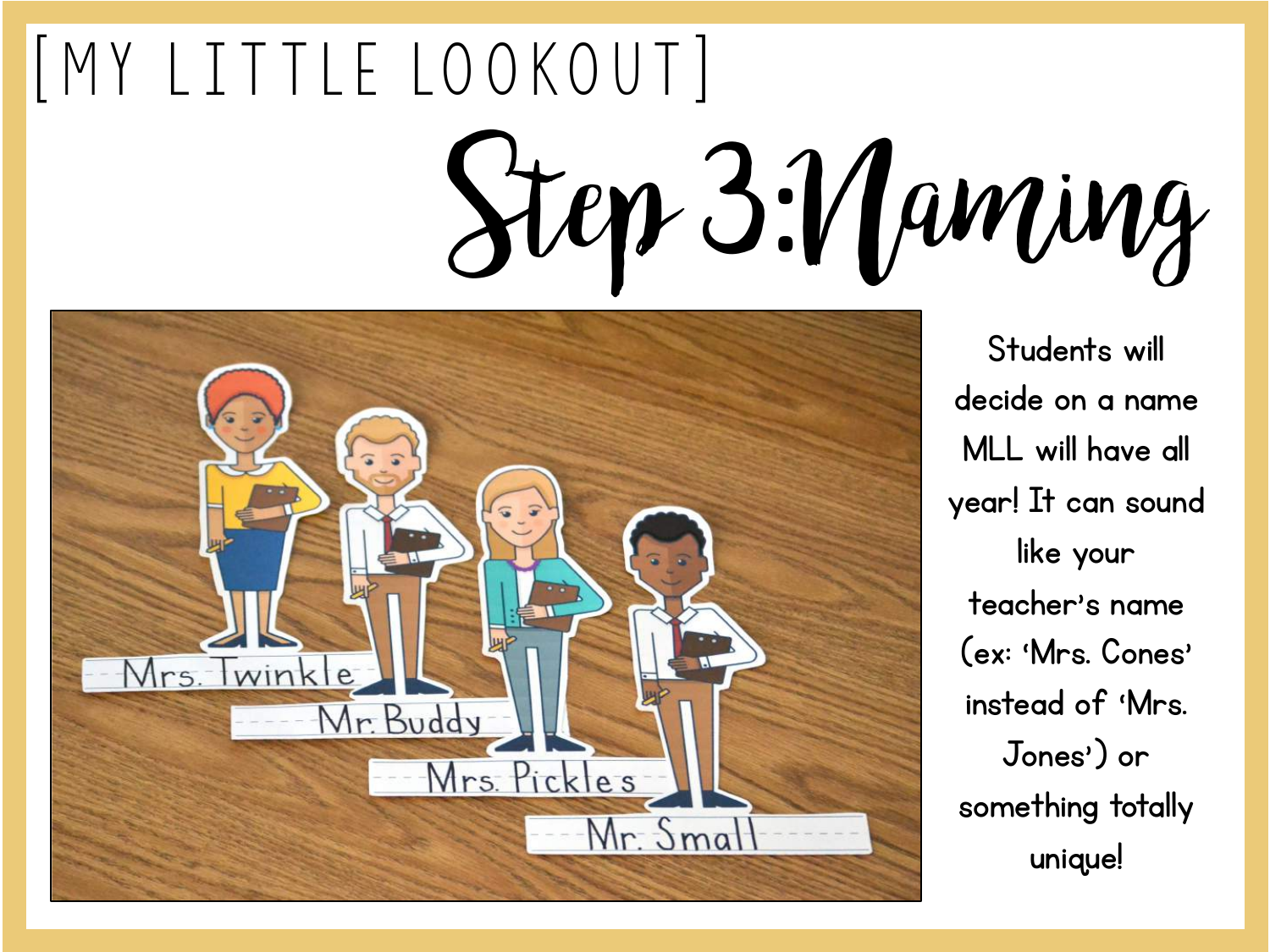### [ My L i t t le lo o ko u t ] Step 4: The Visit The night before a sub, place

Mrs. Mini

My Little Lookout anywhere he or she can get a good view of the class! (Or put it in your sub plans to place MLL)

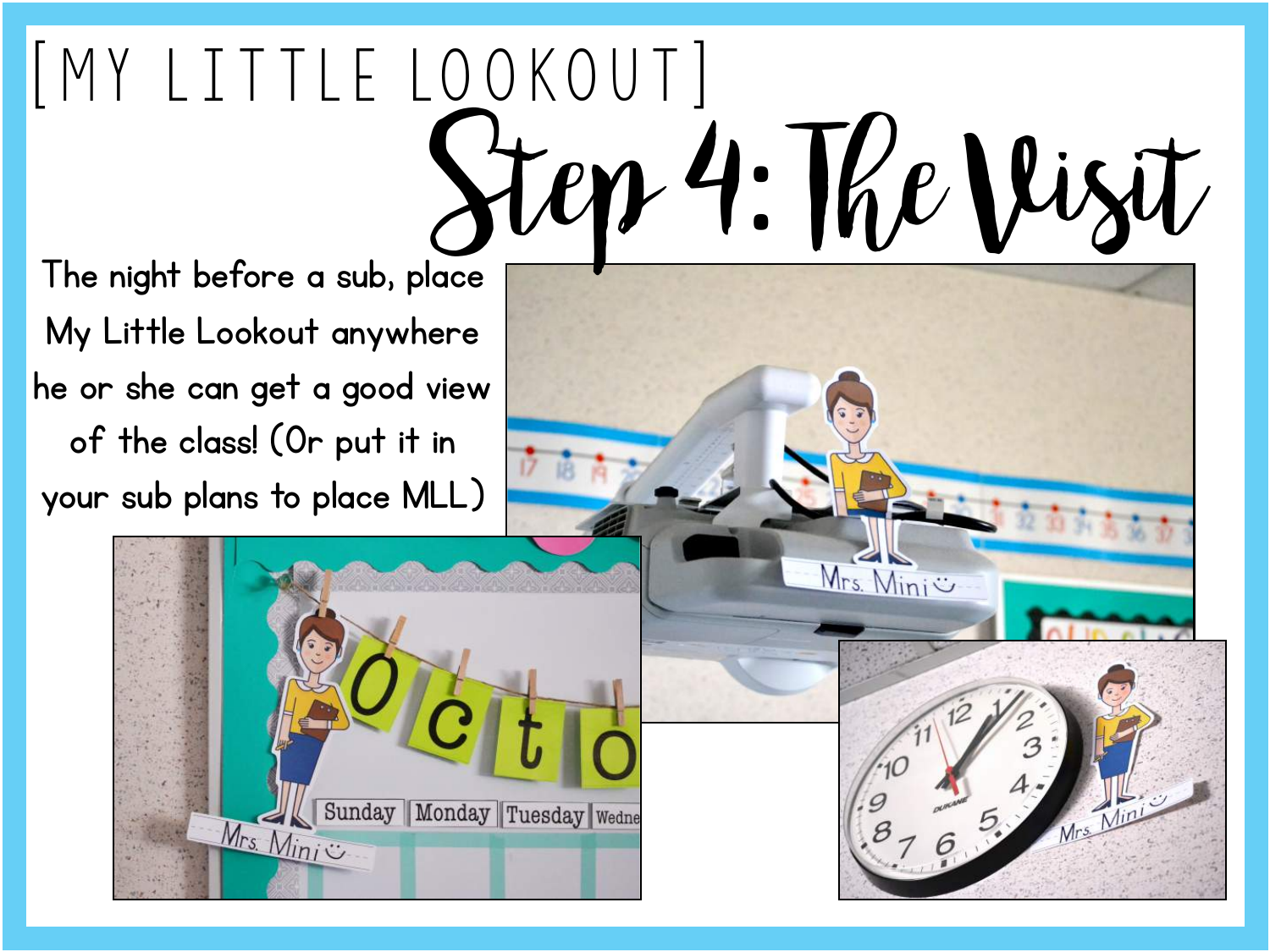MY LITTLE LOOKOUT Student Notes  $Date:$ Date: Note templates Dear \_\_\_\_\_\_\_\_\_\_\_\_\_\_  $Dear$ for students to Thank you for watching us today I Today, we had a substitute. write to the think today was<br>Lithink you will tell my<br>hat I was<br>When my think<br>Student note as back, think today was \_\_\_\_\_\_\_\_\_\_  $I$  think today was \_\_\_\_\_\_\_\_\_ that went<br>that went<br>that went<br>to yo so well I think you will tell my Something that went MLL or to their that I was  $\frac{1}{2}$ Something es back, I teacher to tell go so well is When my + think Student about their day! ere gone, I felt \_\_\_\_\_\_\_ Perfect for the I can't wait to see you! writing center!Love, Love,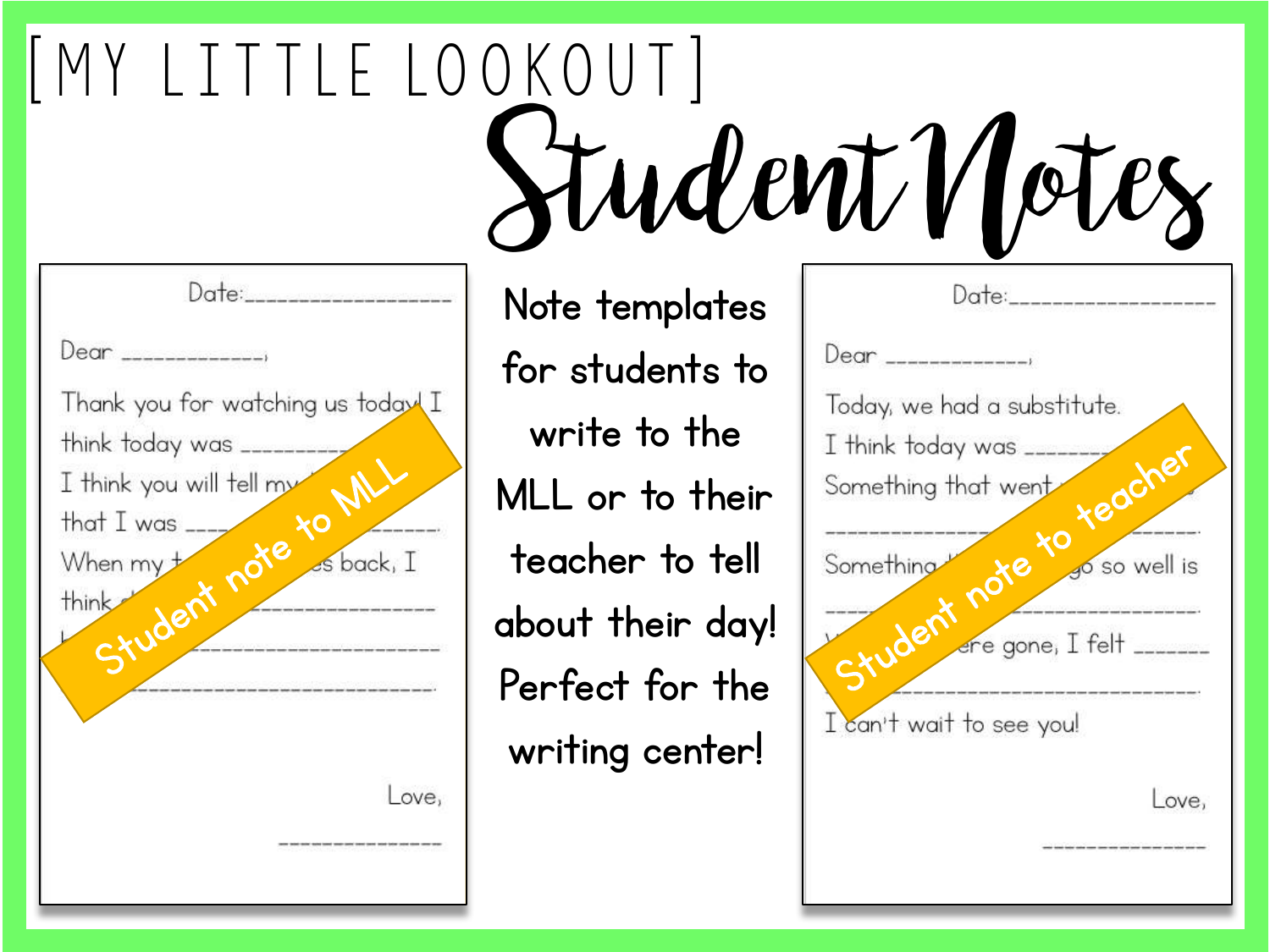### [ My L i t t le lo o ko u t ] Mini-Reports

### Dear Mrs Waters,

It's aways a pleasure to be in your classroom Your students made great. choices yestenday, but some friends had a chalenging time. Please talk to these students about their choices with the substitute

| $\bar{1}$     |  |  |  |
|---------------|--|--|--|
|               |  |  |  |
| $\frac{2}{3}$ |  |  |  |
|               |  |  |  |
| $rac{4}{5}$   |  |  |  |

{Editable} Mini- notes for the teacher from MLL to report about the day and the class's behavior; comes in 3 different

### versions

### Dean

Sour class a wonderful day! I noticed most of the students were making good choices, but there were some students that really stood out above the rest Please let these students know that I noticed their leadership!

- 
- 
- $\tilde{3}$
- 
- 5

Dear Mrs. Waters, WOW! I am BLOWN AWAY by your class's behavior for their substitute. There is no way I can only choose 5 students who demonstrated good choices. Every person in your room deserves a high five for their day!

Love, Mrs. Mini

Love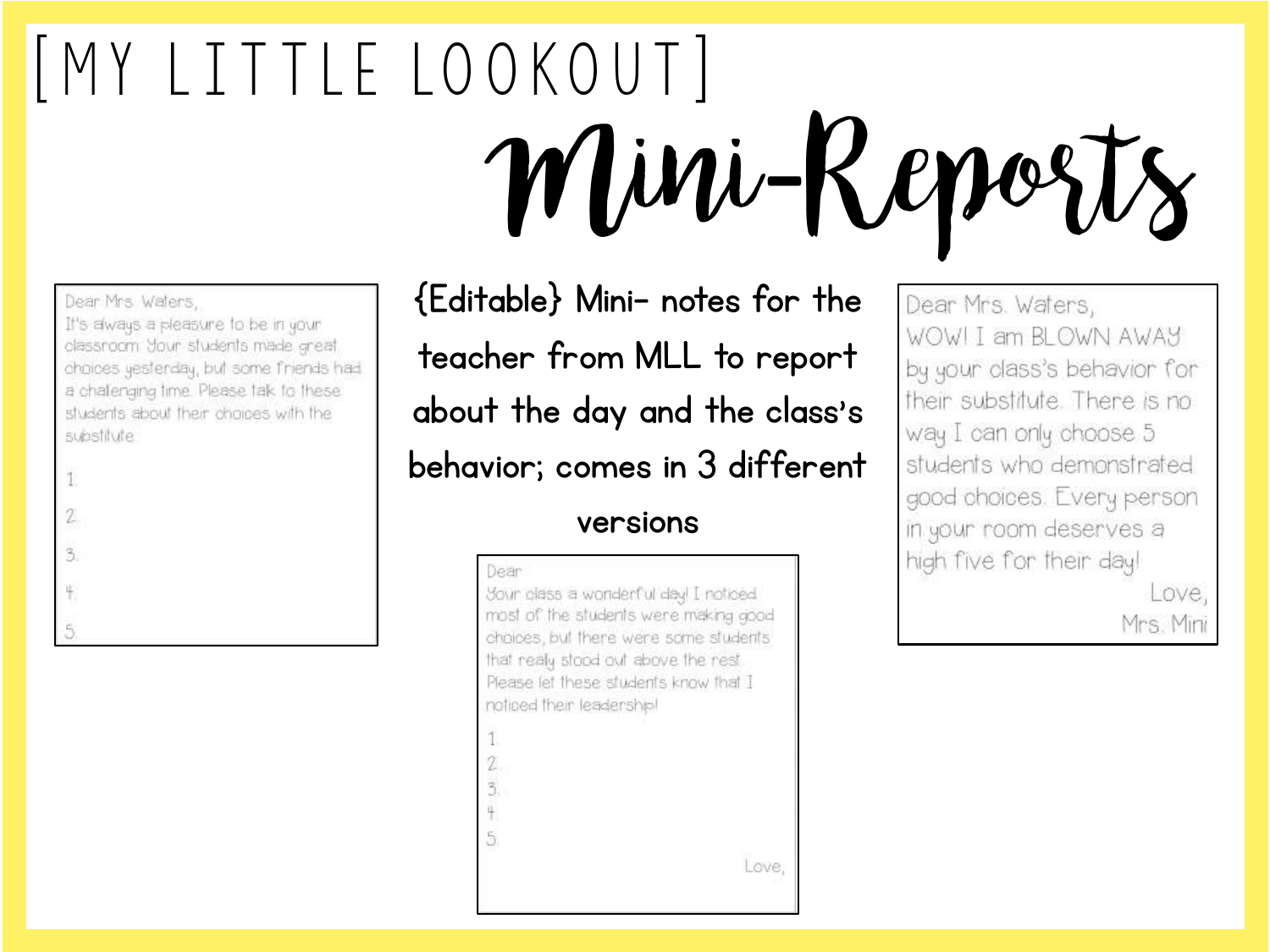# $[MY LITILE LOOKOUT]$ Step 5: Follow-Up

### You Are "Sub"thing Special!

Thank you for making such great choices with our substitute teacher! I am so proud of you! Love, Mrs. Mini

{Editable} Positive award for students who made good choices with the substitute!